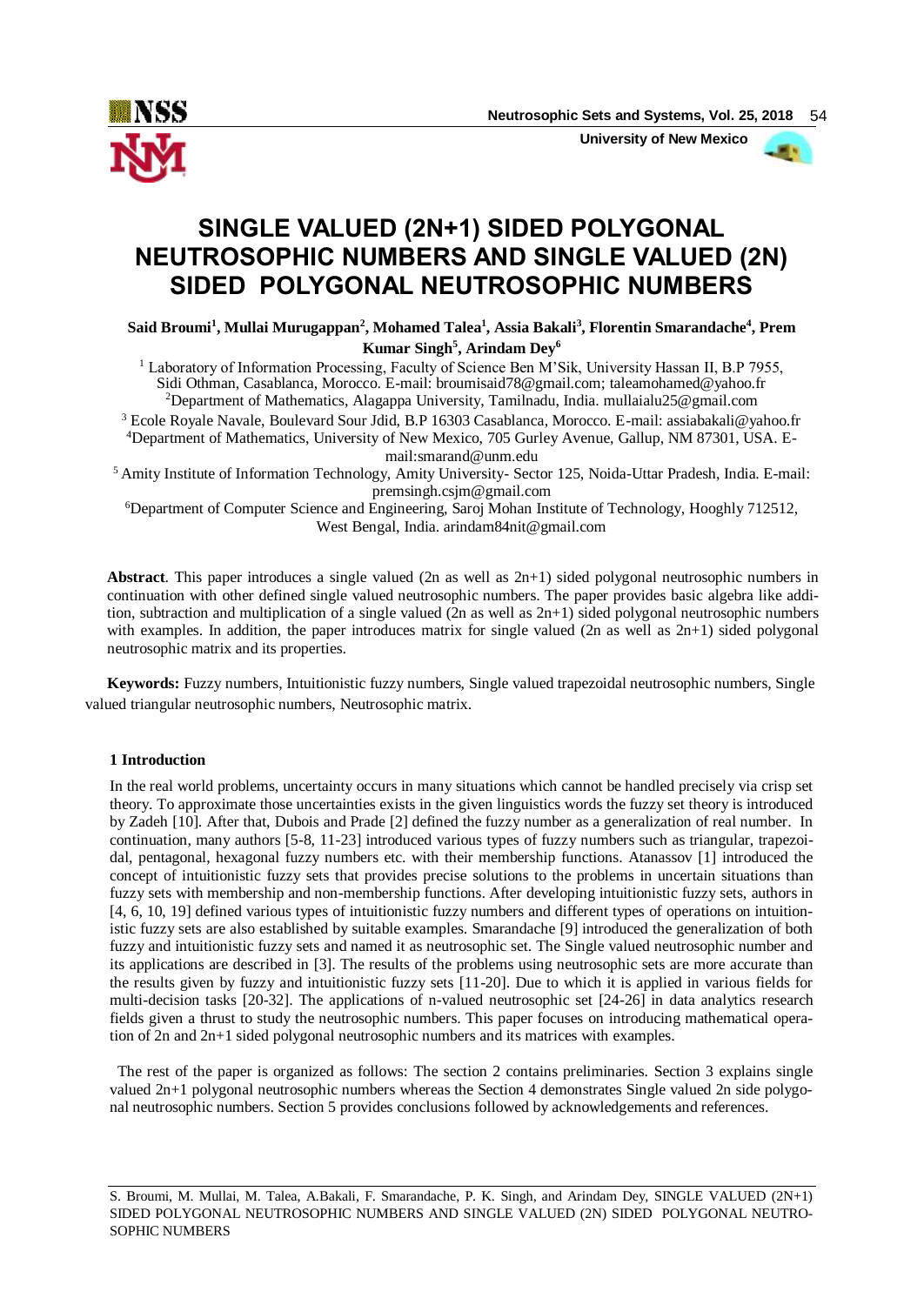## **2. Preliminaries**

**Definition 1 (Fuzzy Number)[4]:** A fuzzy number is nothing but an extension of a regular number in the sense that it does not refer to one single value but rather to a connected set of possible values, where each of the possible value has its own weight between 0 and 1. This weight is called the membership function. The complex fuzzy set for a given fuzzy number  $\tilde{A}$  can be defined as  $\mu_{\tilde{A}}(x)$  is non-decreasing for  $x \le x_0$  and nonincreasing for  $\geq x_0$ . Similarly other properties can be defined.

**Definition** 2 (Triangular fuzzy number [4]): A fuzzy number  $\tilde{A} = \{a, b, c\}$  is said to be a triangular fuzzy number if its membership function is given by, where  $a \le b \le c$ 

$$
\mu_{\overline{A}}(x) = \begin{cases} \frac{(x-a)}{(b-a)} & \text{for } a \le x \le b \\ \frac{(c-x)}{(c-b)} & \text{for } b \le x \le c \\ 0 & \text{otherwise} \end{cases}
$$

**Definition 3** (Trapezoidal fuzzy number [4])

A Trapezoidal fuzzy number (TrFN) denoted by  $\widetilde{A}_P$  is defined as (a, b, c, d), where the membership function

$$
\mu_{\bar{A}p}(x) = \begin{cases}\n0 & \text{for } x \le a \\
\frac{(x-a)}{(b-a)} & \text{for } a \le x \le b \\
1 & \text{for } b \le x \le c \\
\frac{(d-x)}{(d-c)} & \text{for } c \le x \le d \\
0 & \text{for } x \ge d\n\end{cases}
$$

**Or,**  $\mu_{\widetilde{A}_P}(x) = \max (\min(\frac{(x-a)}{(b-a)}, 1, \frac{(d-x)}{(d-c)}), 0)$ 

## **Definition 4 (Generalized Trapezoidal Fuzzy Number)** (**GTrFNs)**

A Generalized Fuzzy Number (a, b, c, d, w), is called a Generalized Trapezoidal Fuzzy Number "x" if its membership function is given by

$$
(x)=\begin{cases}\n0 & \text{for } x \le a \\
\frac{(x-a)}{(b-a)}w & \text{for } a \le x \le b \\
w & \text{for } b \le x \le c \\
\frac{(d-x)}{(d-c)}w & \text{for } c \le x \le d \\
0 & \text{for } x \ge d\n\end{cases}
$$

**Or,**  $\mu_{\bar{A}_P}(x) = \max$  (  $\min_{b} (\mathbf{w} \frac{(x-a)}{(b-a)}, \mathbf{w}, \mathbf{w} \frac{(d-x)}{(d-c)})$  $\frac{(u-x)}{(d-c)}$ , 0) **Definition 5** (Pentagonal fuzzy number [4])

A pentagonal fuzzy number (PFN) of a fuzzy set  $\widetilde{A}_P = \{a, b, c, d, e\}$  and its membership function is given by,

$$
\mu_{\tilde{A}_P}(x) = \begin{cases}\n0 & \text{for } x < a \\
\frac{(x-a)}{(b-a)} & \text{for } a \le x \le b \\
\frac{(x-b)}{(c-b)} & \text{for } b \le x \le c \\
1 & x = c \\
\frac{(d-x)}{(d-c)} & \text{for } c \le x \le d \\
\frac{(e-x)}{(e-d)} & \text{for } d \le x \le e \\
0 & \text{for } x > d\n\end{cases}
$$

S. Broumi, M. Mullai, M. Talea, A.Bakali, F. Smarandache, P. K. Singh, and Arindam Dey, SINGLE VALUED (2N+1) SIDED POLYGONAL NEUTROSOPHIC NUMBERS AND SINGLE VALUED (2N) SIDED POLYGONAL NEUTRO-SOPHIC NUMBERS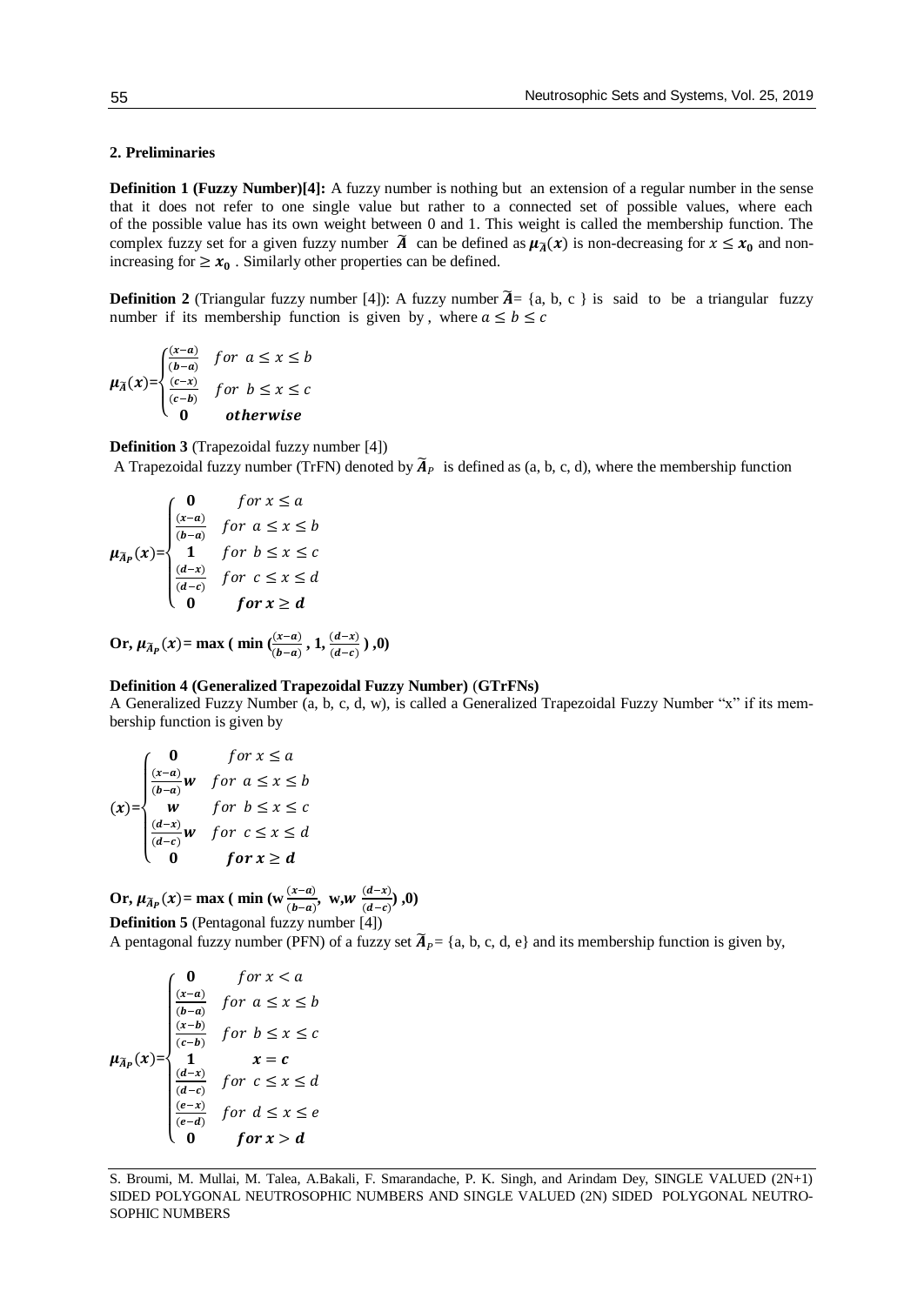A Hexagonal fuzzy number (HFN) of a fuzzy set  $\tilde{A}_P = \{a, b, c, d, e, f\}$  and its membership function is given by,

$$
\mu_{\lambda_p}(x) = \begin{cases}\n0 & \text{for } x < a \\
\frac{1}{2} \left( \frac{x-a}{b-a} \right) & \text{for } a \le x \le b \\
\frac{1}{2} + \frac{1}{2} \left( \frac{x-b}{c-b} \right) & \text{for } b \le x \le c \\
1 & \text{if } c \le x \le d \\
1 - \frac{1}{2} \left( \frac{x-a}{e-a} \right) & \text{for } c \le x \le d \\
\frac{1}{2} \left( \frac{f-x}{f-e} \right) & \text{for } d \le x \le e \\
0 & \text{for } x > d\n\end{cases}
$$

**Definition 7** (Octagonal fuzzy number [4])

A Octagonal fuzzy number (OFN) of a fuzzy set  $\tilde{A}_P = \{a_1, a_2, a_3, a_4, a_5, a_6, a_7, a_8\}$  and its membership function is given by,

$$
\mu_{\tilde{A}_P} = \n\begin{cases}\n\overbrace{k \ x - a_1}_{a_2 - a_1}, & a_1 \leq x \leq a_2 \\
k, & a_2 \leq x \leq a_3 \\
k + (1 - k) \frac{x - a_3}{a_4 - a_3}, & a_3 \leq x \leq a_4 \\
1, & a_4 \leq x \leq a_5 \\
k + (1 - k) \frac{a_6 - x}{a_6 - a_5}, & a_5 \leq x \leq a_6 \\
k, & a_6 \leq x \leq a_7 \\
k \frac{a_8 - x}{a_8 - a_7}, & a_7 \leq x \leq a_8 \\
0, & \text{Otherwise} \\
\text{Where } k = \max\{a_1, a_2, a_3, a_4, a_5, a_6, a_7, a_8\}\n\end{cases}
$$

## **Definition 8 (A triangular intuitionistic fuzzy number)[4]**

A triangular intuitionistic fuzzy number  $\tilde{a}$  is denoted as  $\tilde{a} = ((a,b,c),(a',b',c'))$ , where  $a' \le a \le b \le b' \le c \le c'$ with the following membership function  $\mu_{\tilde{a}}(x)$  and non-membership function  $V_{\tilde{a}}(x)$ 

$$
\mu_{\tilde{a}}(x) = \begin{cases}\n\frac{x-a}{b-a}, & a \leq b \\
\frac{c-x}{c-b}, & b \leq c \\
0, & \text{otherwise}\n\end{cases}
$$
\n
$$
v_{\tilde{a}}(x) = \begin{cases}\n\frac{b-x}{b-a'}, & a' \leq b \\
\frac{x-b}{c'-b}, & b \leq c' \\
1, & \text{otherwise}\n\end{cases}
$$

S. Broumi, M. Mullai, M. Talea, A.Bakali, F. Smarandache, P. K. Singh, and Arindam Dey, SINGLE VALUED (2N+1) SIDED POLYGONAL NEUTROSOPHIC NUMBERS AND SINGLE VALUED (2N) SIDED POLYGONAL NEUTRO-SOPHIC NUMBERS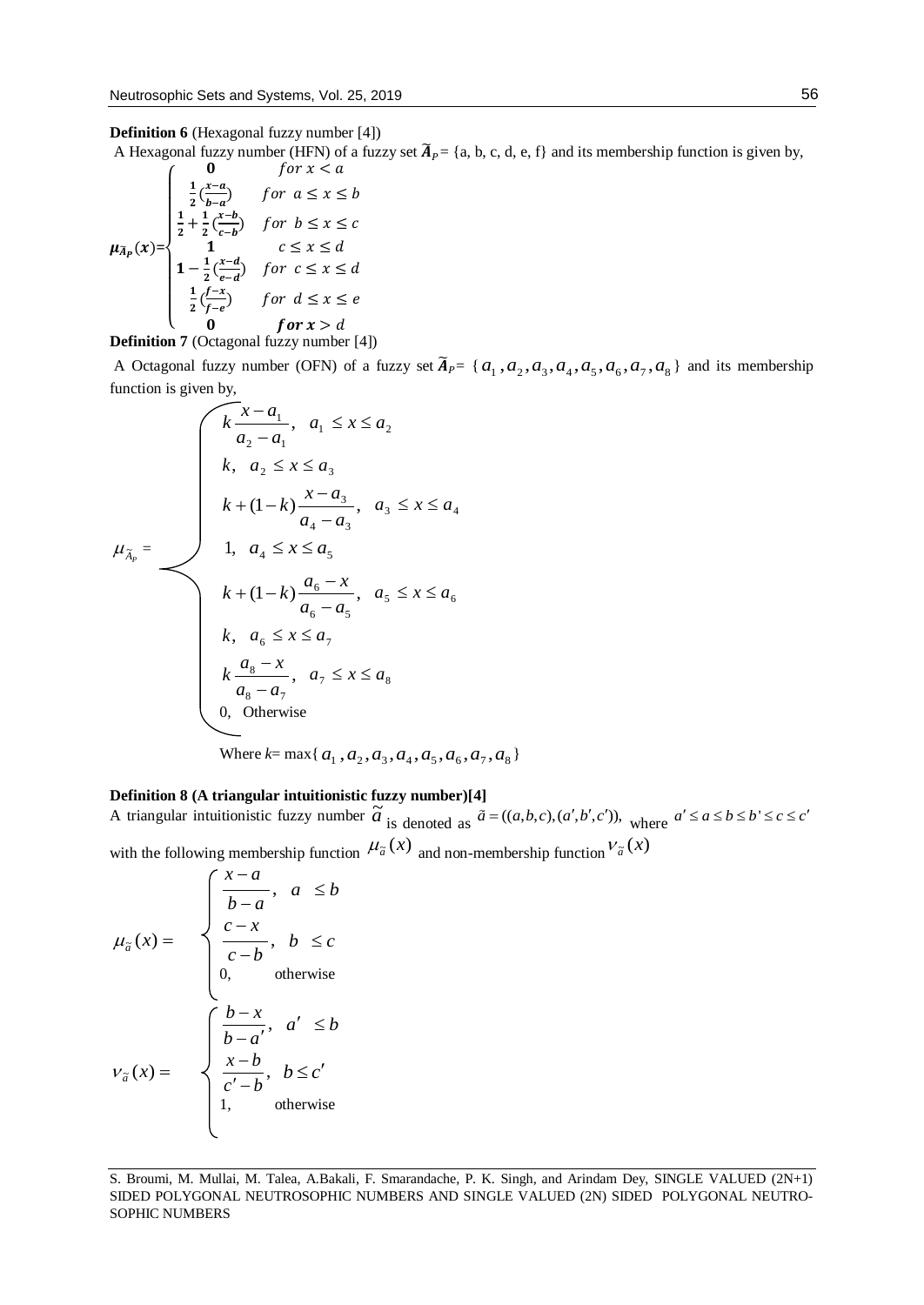## **Definition 9 (Trapezoidal Intuitionistic fuzzy number)**

$$
\mu_{\tilde{a}}(x) = \begin{cases}\n0 & x \le 0 \\
\frac{(x-a)}{(b-a)} & \text{for } a < x < b \\
\frac{(d-x)}{(d-c)} & \text{for } b \le x \le c \\
0 & \text{otherwise}\n\end{cases}, \quad \nu_{\tilde{a}}(x) = \begin{cases}\n1 & x \le 0 \\
\frac{(b-x+u_{\tilde{a}}(x-a))}{(b-a)} & \text{for } a < x < b \\
u_{\tilde{a}} & \text{for } b \le x \le c \\
\frac{(x-c+u_{\tilde{a}}(d-x))}{(d-c)} & \text{for } c < x < d\n\end{cases}
$$
\n
$$
\sum_{n=0}^{\infty} \frac{1}{n!} \int_{0}^{\infty} \frac{1}{(d-c)^n} \int_{0}^{\infty} \frac{1}{(d-c)^n} \frac{1}{(d-c)^n} \int_{0}^{\infty} \frac{1}{(d-c)^n} \frac{1}{(d-c)^n} \frac{1}{(d-c)^n} \frac{1}{(d-c)^n} \frac{1}{(d-c)^n} \frac{1}{(d-c)^n}
$$

**Definition 10** (Single valued triangular neutrosophic number [3]):

A triangular neutrosophic number  $\tilde{a} = < (a, b, c)$ ;  $w_{\tilde{a}}$ ,  $u_{\tilde{a}}$ ,  $y_{\tilde{a}}$  is a special neutrosophic set on the real number set R, whose truth-membership, indeterminacy– membership and falsity-membership functions are defined as follows:

$$
\mu_{\tilde{a}}(x) = \begin{cases}\n\frac{(x-a)}{(b-a)}w_{\tilde{a}} & \text{for } a \le x \le b \\
w_{\tilde{a}} & \text{for } x = b \\
\frac{(c-x)}{(c-b)}w_{\tilde{a}} & \text{for } b \le x \le c \\
0 & \text{otherwise}\n\end{cases}, \quad\n\nu_{\tilde{a}}(x) = \begin{cases}\n\frac{(b-x + u_{\tilde{a}}(x-a))}{(b-a)} & \text{for } a \le x \le b \\
u_{\tilde{a}} & \text{for } x = b \\
\frac{(x-b + u_{\tilde{a}}(c-x))}{(c-b)} & \text{for } b \le x \le c \\
1 & \text{otherwise}\n\end{cases}
$$

$$
\lambda_{\tilde{\alpha}}(x) = \begin{cases}\n\frac{(b-x+y_{\tilde{\alpha}}(x-a))}{(b-a)} & \text{for } a \le x \le b \\
y_{\tilde{\alpha}} & \text{for } x = b \\
\frac{(x-b+y_{\tilde{\alpha}}(c-x))}{(c-b)} & \text{for } b \le x \le c \\
1 & \text{otherwise}\n\end{cases}
$$

A triangular neutrosophic number  $\tilde{a} = \langle (a, b, c) ; w_{\tilde{a}}, u_{\tilde{a}}, y_{\tilde{a}} \rangle$  may express an ill-known quantity about b which is approximately equal to b.

**Definition 11** (Single valued trapezoidal neutrosophic number [3]):

A triangular neutrosophic number  $\tilde{a} = < (a, b, c, d)$ ;  $w_{\tilde{a}}$ ,  $u_{\tilde{a}}$ ,  $y_{\tilde{a}}$  is a special neutrosophic set on the real number set R, whose truth-membership, indeterminacy– membership and falsity-membership function are defined as follows:

$$
\mu_{\tilde{a}}(x) = \begin{cases}\n\frac{(x-a)}{(b-a)}w_{\tilde{a}} & \text{for } a \le x \le b \\
w_{\tilde{a}} & \text{for } b \le x \le c \\
\frac{(d-x)}{(d-c)}w_{\tilde{a}} & \text{for } c \le x \le d \\
0 & \text{otherwise}\n\end{cases}, \quad \nu_{\tilde{a}}(x) = \begin{cases}\n\frac{(b-x+u_{\tilde{a}}(x-a))}{(b-a)} & \text{for } a \le x \le b \\
u_{\tilde{a}} & \text{for } b \le x \le c \\
\frac{(x-c+u_{\tilde{a}}(d-x))}{(d-c)} & \text{for } c \le x \le d \\
1 & \text{otherwise}\n\end{cases}
$$

$$
\lambda_{\tilde{a}}(x) = \begin{cases}\n\frac{(b-x+y_{\tilde{a}}(x-a))}{(b-a)} & \text{for } a \leq x \leq b \\
y_{\tilde{a}} & \text{for } b \leq x \leq c \\
\frac{(x-c+y_{\tilde{a}}(d-x))}{(d-c)} & \text{for } c \leq x \leq d \\
1 & \text{otherwise}\n\end{cases}
$$

The single valued trapezoidal neutrosophic numbers are a generalization of the intuitionistic trapezoidal fuzzy numbers, Thus, the neutrosophic number may express more uncertainty than the intuitionstic fuzzy number.

#### **3. Single valued 2n+1 polygonal neutrosophic numbers**

**Definition 12** (Single valued 2n+1 polygonal neutrosophic number)**:** 

A single valued 2n+1 sided polygonal neutrosophic number  $\tilde{a} < (a_1, a_2, \ldots, a_n, \ldots, a_{2n}, a_{2n+1})$ ;  $w_{\tilde{a}}$ ,  $u_{\tilde{a}}$ ,  $y_{\tilde{a}}$  is a special neutrosophic set on the real number set R, whose truth-membership, indeterminacy– membership and falsity-membership functions are defined as follows:

S. Broumi, M. Mullai, M. Talea, A.Bakali, F. Smarandache, P. K. Singh, and Arindam Dey, SINGLE VALUED (2N+1) SIDED POLYGONAL NEUTROSOPHIC NUMBERS AND SINGLE VALUED (2N) SIDED POLYGONAL NEUTRO-SOPHIC NUMBERS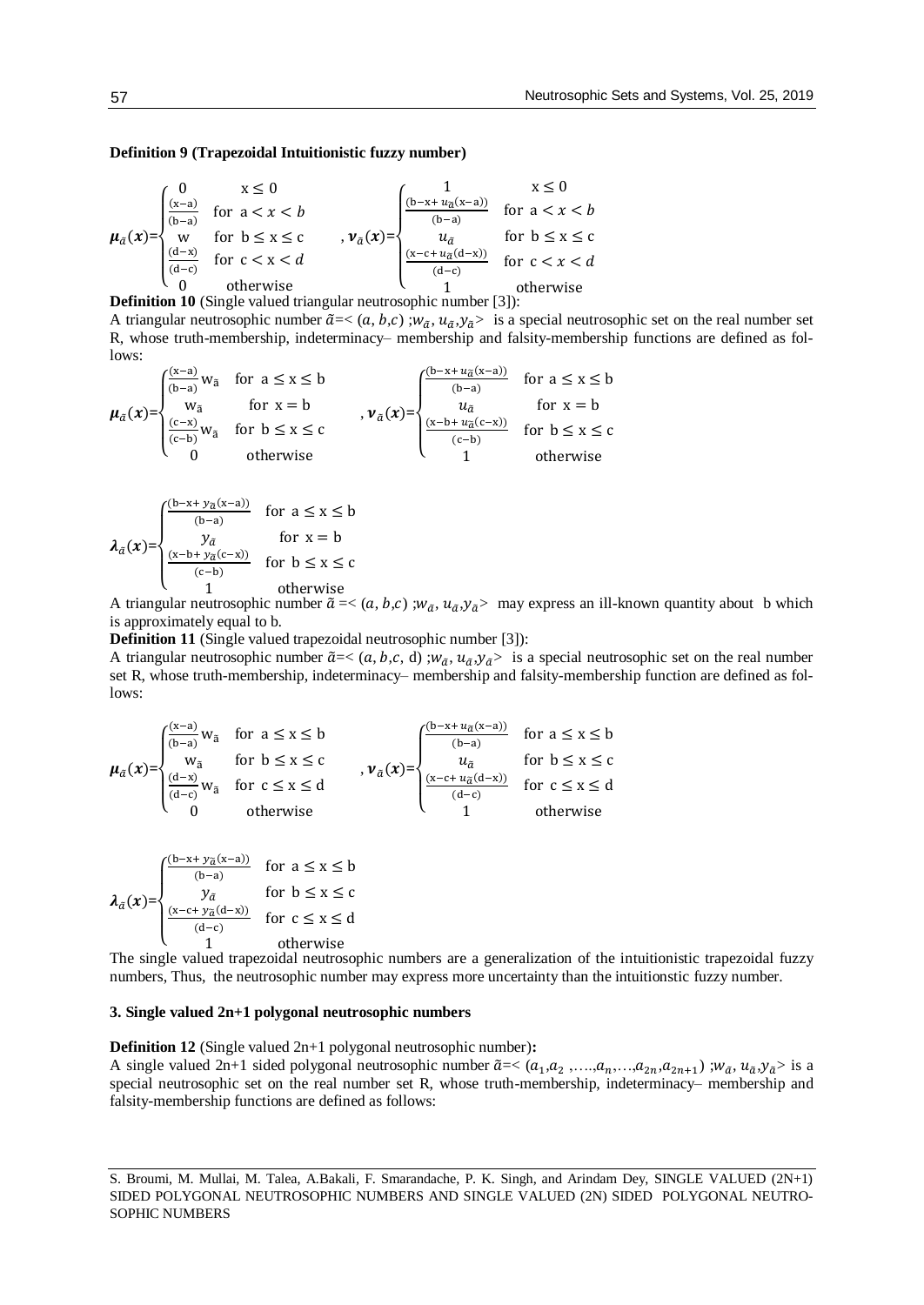$$
T_{A}(x) = \begin{cases} \frac{x-a_{1}}{a_{2}-a_{1}}w_{a}, & a_{1} \leq a_{2} \\ \frac{x-a_{2}}{a_{3}-a_{2}}w_{a}, & a_{2} \leq a_{3} \\ \frac{x-a_{2}}{a_{3}-a_{2}}w_{a}, & a_{2} \leq a_{3} \\ \frac{x-a_{n}}{a_{n+1}-a_{n}}w_{a}, & a_{n} \leq a_{n+1} \\ \frac{x-a_{n}}{a_{n+1}-a_{n}}w_{a}, & a_{n} \leq a_{n+1} \\ \frac{a_{n+2}-x}{a_{n+2}-a_{n+1}}w_{a}, & a_{n+1} \leq a_{n+2} \\ \frac{a_{n+2}-x}{a_{n+2}-a_{n+2}}w_{a}, & a_{n+2} \leq a_{n+3} \\ \frac{x-a_{n+1}}{a_{n+2}-a_{n+2}}w_{a}, & a_{n+2} \leq a_{n+3} \\ \frac{x-a_{n+1}+u_{2}(a_{n+2}-x)}{a_{n+2}-a_{n+1}}, & a_{n+2} \leq a_{n+3} \\ \frac{x-a_{n+1}+u_{3}(a_{n+2}-x)}{a_{n+3}-a_{n+2}}, & a_{n+2} \leq a_{n+3} \\ \frac{x-a_{n+1}+u_{3}(a_{n+2}-x)}{a_{n+3}-a_{n+2}}, & a_{n+2} \leq a_{n+3} \\ \frac{x-a_{n+1}+u_{3}(a_{n+3}-x)}{a_{n+3}-a_{n+2}}, & a_{n+2} \leq a_{n+3} \\ \frac{x-a_{n+1}+u_{3}(a_{n+3}-x)}{a_{n+3}-a_{n+2}}, & a_{1} \leq a_{2} \\ \frac{a_{2}-x+y_{2}(x-a_{1})}{a_{2}-a_{2}}, & a_{2} \leq a_{3} \\ \frac{a_{3}-x+y_{3}(x-a_{n})}{a_{3}-a_{2}}, & a_{n} \leq a_{n+1} \\ \frac{x-a_{n+1}+y_{3}(x-a_{n})}{a_{n+3}-a_{n+2}}, & a_{n+2} \leq a_{n+3} \\ \frac{x-a_{n+2}+y_{3}(a_{n+2}-x)}{a_{n+2}-a_{n+2}}, & a_{n+2} \leq a_{n+3} \\ \frac{x-a_{n
$$

S. Broumi, M. Mullai, M. Talea, A.Bakali, F. Smarandache, P. K. Singh, and Arindam Dey, SINGLE VALUED (2N+1) SIDED POLYGONAL NEUTROSOPHIC NUMBERS AND SINGLE VALUED (2N) SIDED POLYGONAL NEUTRO-SOPHIC NUMBERS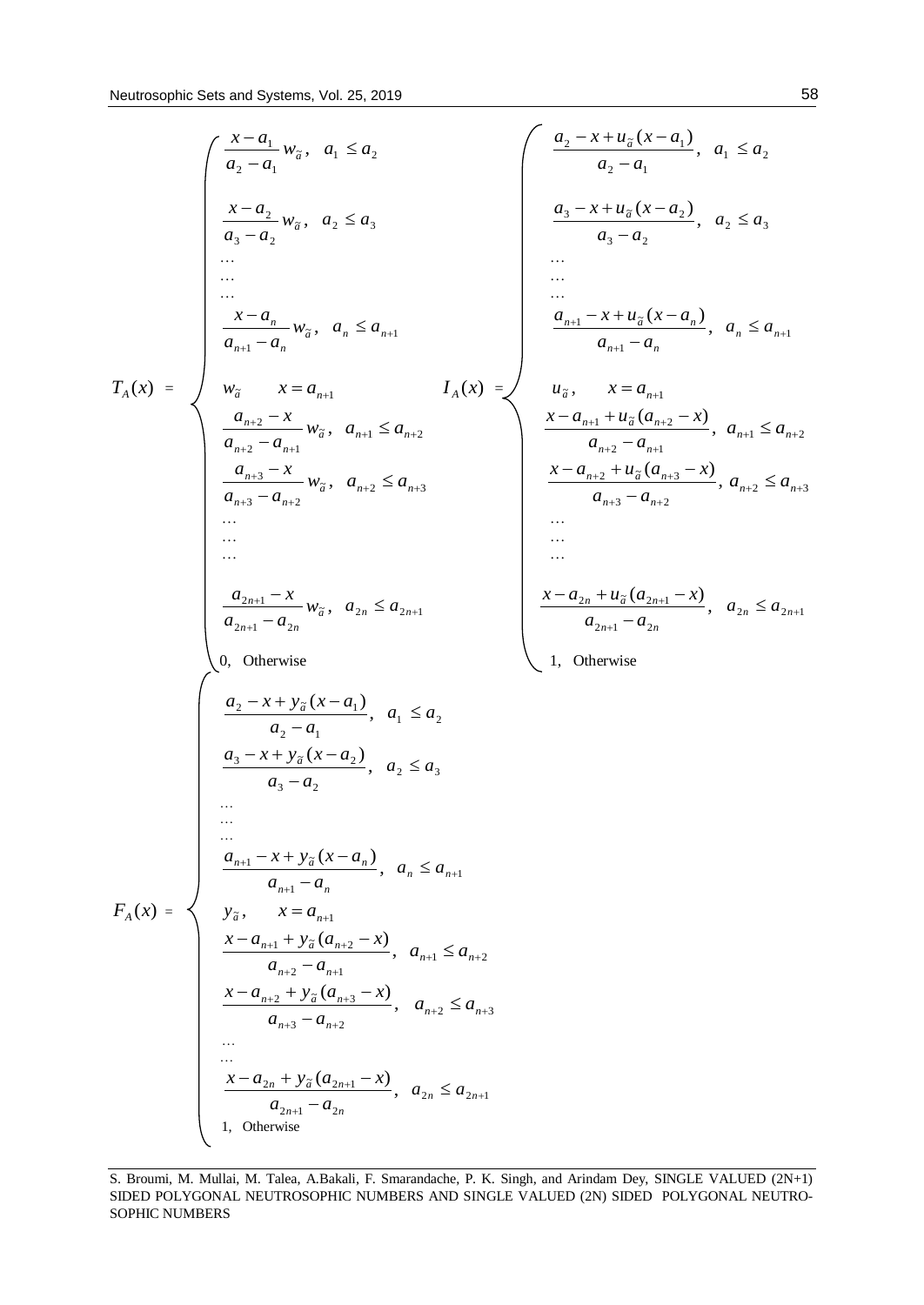



**Example: 2**

 **Figure: 1**

**If**  $w_{\tilde{a}} = 0.2$ ,  $u_{\tilde{a}} = 0.4$ ,  $y_{\tilde{a}} = 0.3$  and n= 4, then we have an nanogonal neutrosophic number  $\tilde{a}$  and it is taken as  $\tilde{a}$  =< (3,6,8,10,1,2,4,7,5) >. Figure 2 demonstrates the Example 2 and its neutrosophic membership.



#### **Note**

The single valued triangular neutrosophic number can be generalized to a single valued 2n+1 polygonal neutrosophic number, where  $n=1,2,3,...,n$ 

 $\tilde{a}$  =<  $(a_1, a_2, \ldots, a_n, \ldots, a_{2n}, a_{2n+1})$ ;  $w_{\tilde{a}}, u_{\tilde{a}}, y_{\tilde{a}}$ , where  $\tilde{a}$  may express an ill -known quantity about  $a_n$  which is gradually equal to  $a_n$ .

We mean that 2approximates, 3approximates a littel better than<sup>2</sup> ,………………. −1approximates a litte better than all previous  $a_1, a_2,...a_n$ ,

S. Broumi, M. Mullai, M. Talea, A.Bakali, F. Smarandache, P. K. Singh, and Arindam Dey, SINGLE VALUED (2N+1) SIDED POLYGONAL NEUTROSOPHIC NUMBERS AND SINGLE VALUED (2N) SIDED POLYGONAL NEUTRO-SOPHIC NUMBERS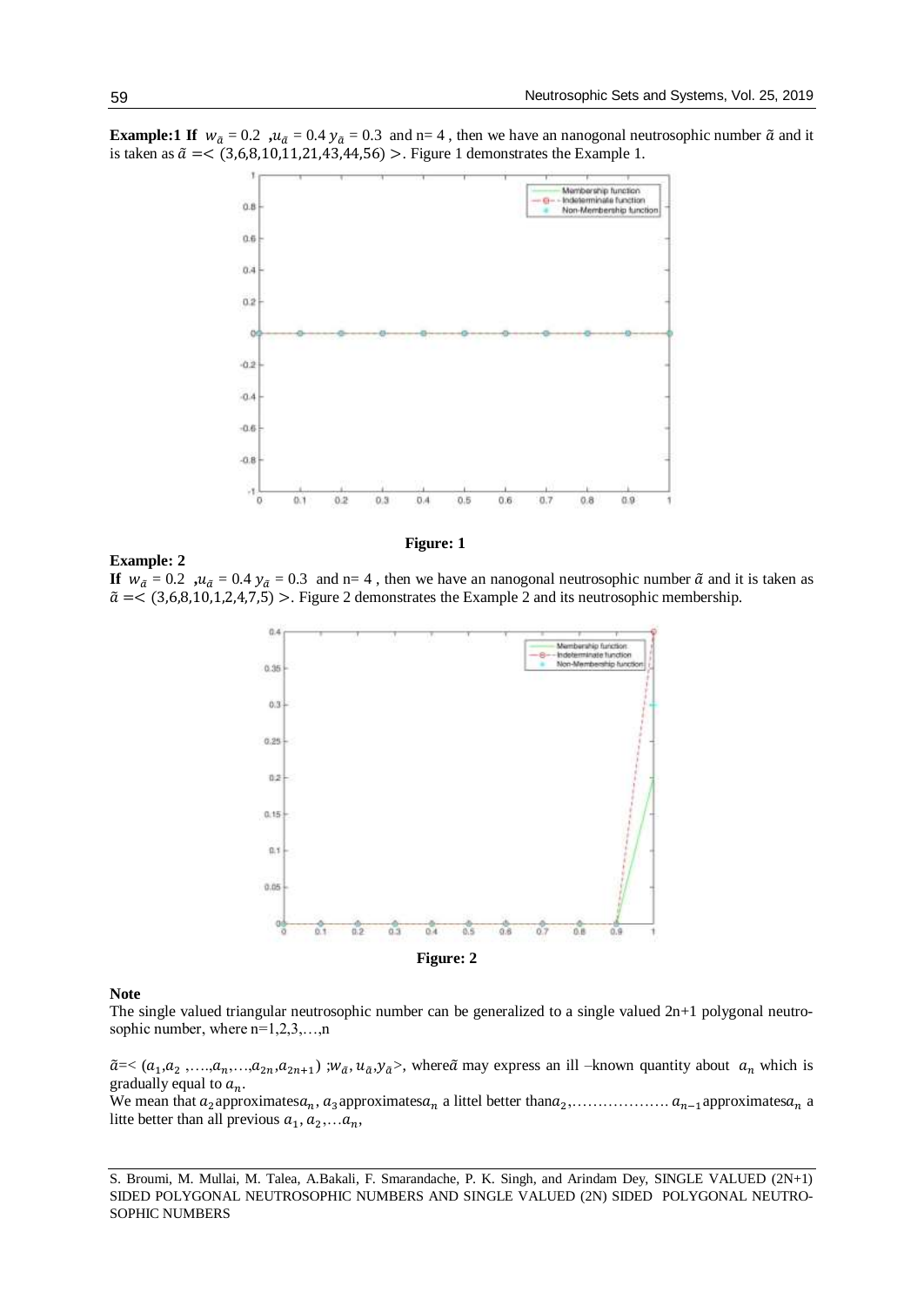#### **Remark**

If  $0 \leq w_{\tilde{a}}$ ,  $u_{\tilde{a}}$ ,  $y_{\tilde{a}} \leq 1$ ,  $0 \leq w_{\tilde{a}} + u_{\tilde{a}} + y_{\tilde{a}} \leq 1$ ,  $y_{\tilde{a}} = 0$  and the single valued  $2n+1$  sided polygonal neutrosophic number reduced to the case single valued 2n+1 sided polygonal fuzzy number.

#### *3.1. Operations of single valued 2n+1 sided polygonal neutrosophic numbers*

Following are the three operations that can be performed on single valued 2n+1 polygonal neutrosophic numbers suppose  $A_{PNN} = \langle (a_1, a_2, \ldots, a_n, \ldots, a_{2n}, a_{2n+1}); w_{\tilde{a}}, u_{\tilde{a}}, y_{\tilde{a}} \rangle$  and  $B_{PNN} = \langle (b_1, b_2, \ldots, b_n, \ldots, b_{2n}, b_{2n+1})]; w_{\tilde{b}},$  $u_{\tilde{h}}$ , $y_{\tilde{h}}$  >are two single valued 2n+1 polygonal neutrosophic numbers then

#### **(i) Addition:**

 $A_{PNN} + B_{PNN} = \langle (a_1 + b_1, a_2 + b_2, ..., a_n + b_n, ..., a_{2n} + b_{2n}, a_{2n+1} + b_{2n+1}); w_{\tilde{a}} + w_{\tilde{b}} \cdot w_{\tilde{a}} \cdot w_{\tilde{b}} , u_{\tilde{b}} \rangle$  $u_{\tilde{b}}$ <sup>*,y* $_{\tilde{a}}$ </sup> ·  $y_{\tilde{b}}$ >

#### **(ii) Subtraction:**

 $A_{PNN}$  **-**  $B_{PNN}$  = <  $(a_1 \cdot b_1, a_2 \cdot b_2, ..., a_n \cdot b_n, ..., a_{2n} \cdot b_{2n}, a_{2n+1} \cdot b_{2n+1}); \quad w_{\tilde{a}} + w_{\tilde{b}} \cdot w_{\tilde{a}} \cdot w_{\tilde{b}}$  $u_{\tilde{b}}$ , $y_{\tilde{a}} \cdot y_{\tilde{b}}$  >

**Multiplication:**

 $A_{PNN} * B_{PNN} = \langle (a_1 \cdot b_1, a_2 \cdot b_2, ..., a_n \cdot b_n, ..., a_{2n} \cdot b_{2n}, a_{2n+1} \cdot b_{2n+1}) ; w_{\tilde{a}} \cdot w_{\tilde{b}}, u_{\tilde{a}} + u_{\tilde{b}} \cdot u_{\tilde{a}} \cdot u_{\tilde{b}}, y_{\tilde{a}} + ... \rangle$  $y_{\tilde{b}} - y_{\tilde{a}} \cdot y_{\tilde{b}}$ 

#### **Remark**

**If**  $w_{\tilde{a}} = 1$  ,  $u_{\tilde{a}} = 0$   $y_{\tilde{a}} = 0$  then **single valued 2n+1 sided polygonal neutrosophic number A\_{PNN} = \langle (a\_1, a\_2), (a\_1, a\_2), (a\_2, a\_1), (a\_2, a\_2), (a\_1, a\_2), (a\_2, a\_2), (a\_2, a\_2), (a\_2, a\_1), (a\_2, a\_2), (a\_1, a\_2), (a\_2, a\_2), (a\_** ,…., $a_n$ ,…, $a_{2n}$ , $a_{2n+1}$ ) ; $w_{\widetilde{a}}, u_{\widetilde{a}}$ , $y_{\widetilde{a}}$ > reduced to the case of single valued 2n+1 sided polygonal fuzzy num**ber** $A_{PFN}$ =< ( $a_1, a_2, \ldots, a_n, \ldots, a_{2n}, a_{2n+1}$ )>, n=1,2,3,...,n.

#### **Remark**

If  $0 \leq w_{\tilde{a}}$ ,  $u_{\tilde{a}}$ ,  $y_{\tilde{a}} \leq 1$ ,  $0 \leq w_{\tilde{a}} + u_{\tilde{a}} + y_{\tilde{a}} \leq 3$ , and n=1, the single valued  $2n+1$  -sided polygonal neutrosophic number reduced to the case of the single valued triangular neutrosophic number $A_{PNN}$ =<  $(a_1, a_2, a_3)$ ; $w_{\tilde{a}}, u_{\tilde{a}}, y_{\tilde{a}} >$ [3].

**Example 3:** Let  $w_{\tilde{a}} = 1$ ,  $u_{\tilde{a}} = 0$ ,  $y_{\tilde{a}} = 0$  and n= 1

If  $w_{\tilde{a}} = 1$ ,  $u_{\tilde{a}} = 0$ ,  $y_{\tilde{a}} = 0$  and n= 2, then we have an Pentagonal fuzzy number [5]:

Let A= $(1, 2, 3, 4, 5)$  and B= $(2, 3, 4, 5, 6)$  be two Pentagonal fuzzy numbers, then

i.  $A + B = (3, 5, 7, 9, 11)$ ii.  $A - B = (-1,-1,-1,-1,-1)$ iii.  $2A = (2, 4, 6, 8, 10)$ iv.  $A.B = (2, 6, 12, 20, 30)$ 

S. Broumi, M. Mullai, M. Talea, A.Bakali, F. Smarandache, P. K. Singh, and Arindam Dey, SINGLE VALUED (2N+1) SIDED POLYGONAL NEUTROSOPHIC NUMBERS AND SINGLE VALUED (2N) SIDED POLYGONAL NEUTRO-SOPHIC NUMBERS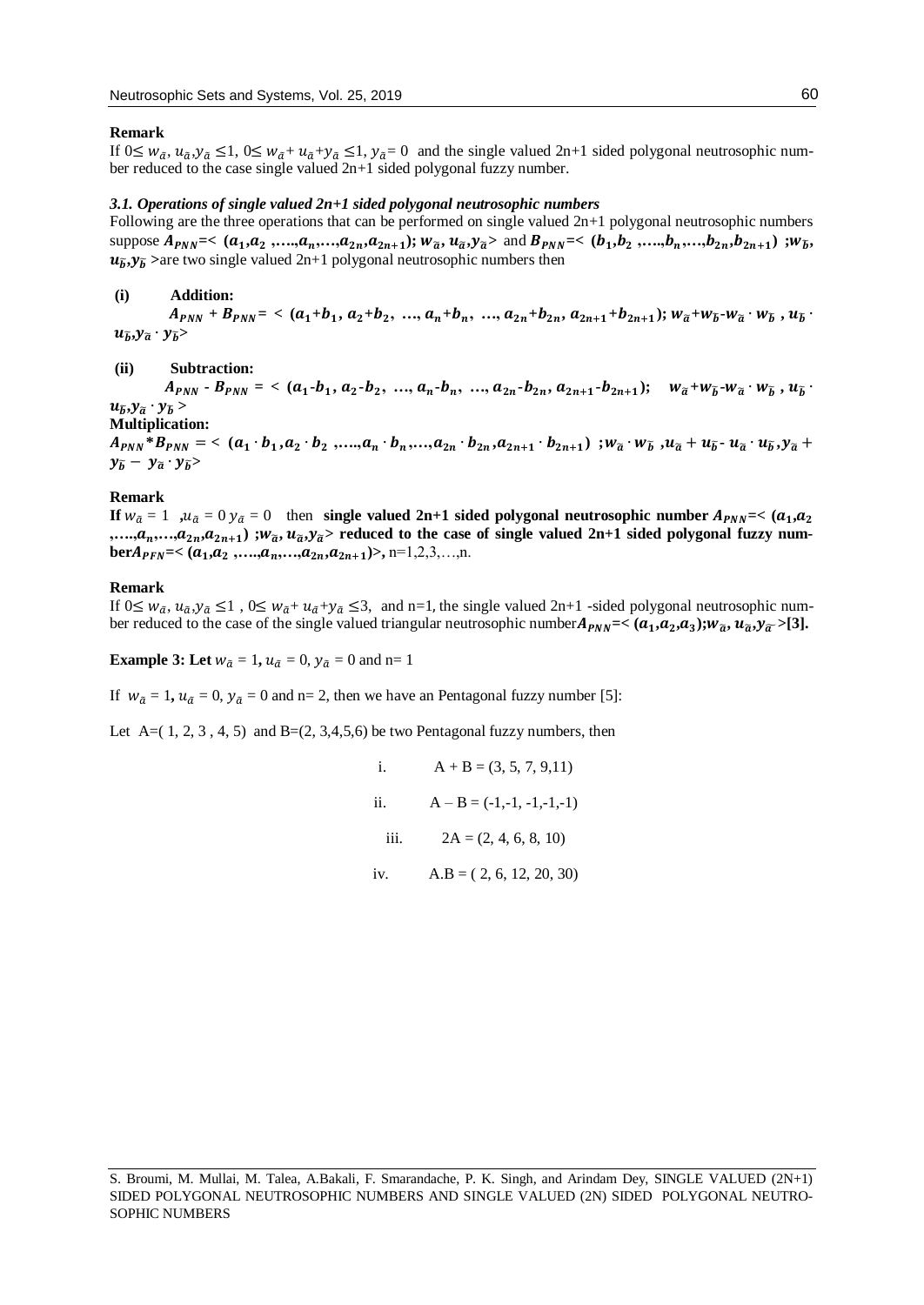

Figure 3 demonstrates operation given in Example 3. The single valued 2n+1 polygonal neutrosophic number are generalization of the Pentagonal fuzzy number numbers [5] , and single valued triangular neutrosophic number [3]

#### **4. Single valued 2n-sided polygonal neutrosophic numbers**

**Definition 13:** The single valued trapezoidal neutrosophic number can be extended to a single valued 2n sided polygonal neutrosophic number  $\tilde{a} \ll (a_1, a_2, \ldots, a_n, a_{n+1}, \ldots, a_{2n-1}, a_{2n})$ ;  $w_{\tilde{a}}$ ,  $w_{\tilde{a}}$ ,  $y_{\tilde{a}}$  where n=1,2,3,...,n, whose truth-membership, indeterminacy– membership and falsity-membership functions are defined as follows:

$$
T_A(x) = \begin{cases} k \frac{x - a_1}{a_2 - a_1} w_{\tilde{a}}, & a_1 \le x \le a_2 \\ k + (1 - k) \frac{x - a_2}{a_3 - a_2} w_{\tilde{a}}, & a_2 \le x \le a_3 \\ \dots \\ \dots \\ k + (1 - mk) \frac{x - a_{n-1}}{a_n - a_{n-1}} w_{\tilde{a}}, & a_{n-1} \le x \le a_n \\ w_{\tilde{a}}, & a_n \le x \le a_{n+1} \\ k + (1 - mk) \frac{a_{n+2} - x}{a_{n+2} - a_{n+1}} w_{\tilde{a}}, & a_{n+1} \le x \le a_{n+2} \\ \dots \\ \dots \\ k + (1 - k) \frac{a_{2n-1} - x}{a_{2n-1} - a_{2n-2}} w_{\tilde{a}}, & a_{2n-2} \le x \le a_{2n-1} \\ k \frac{a_{2n} - x}{a_{2n} - a_{2n-1}} w_{\tilde{a}}, & a_{2n-1} \le x \le a_{2n} \\ 0, & \text{Otherwise} \end{cases}
$$

S. Broumi, M. Mullai, M. Talea, A.Bakali, F. Smarandache, P. K. Singh, and Arindam Dey, SINGLE VALUED (2N+1) SIDED POLYGONAL NEUTROSOPHIC NUMBERS AND SINGLE VALUED (2N) SIDED POLYGONAL NEUTRO-SOPHIC NUMBERS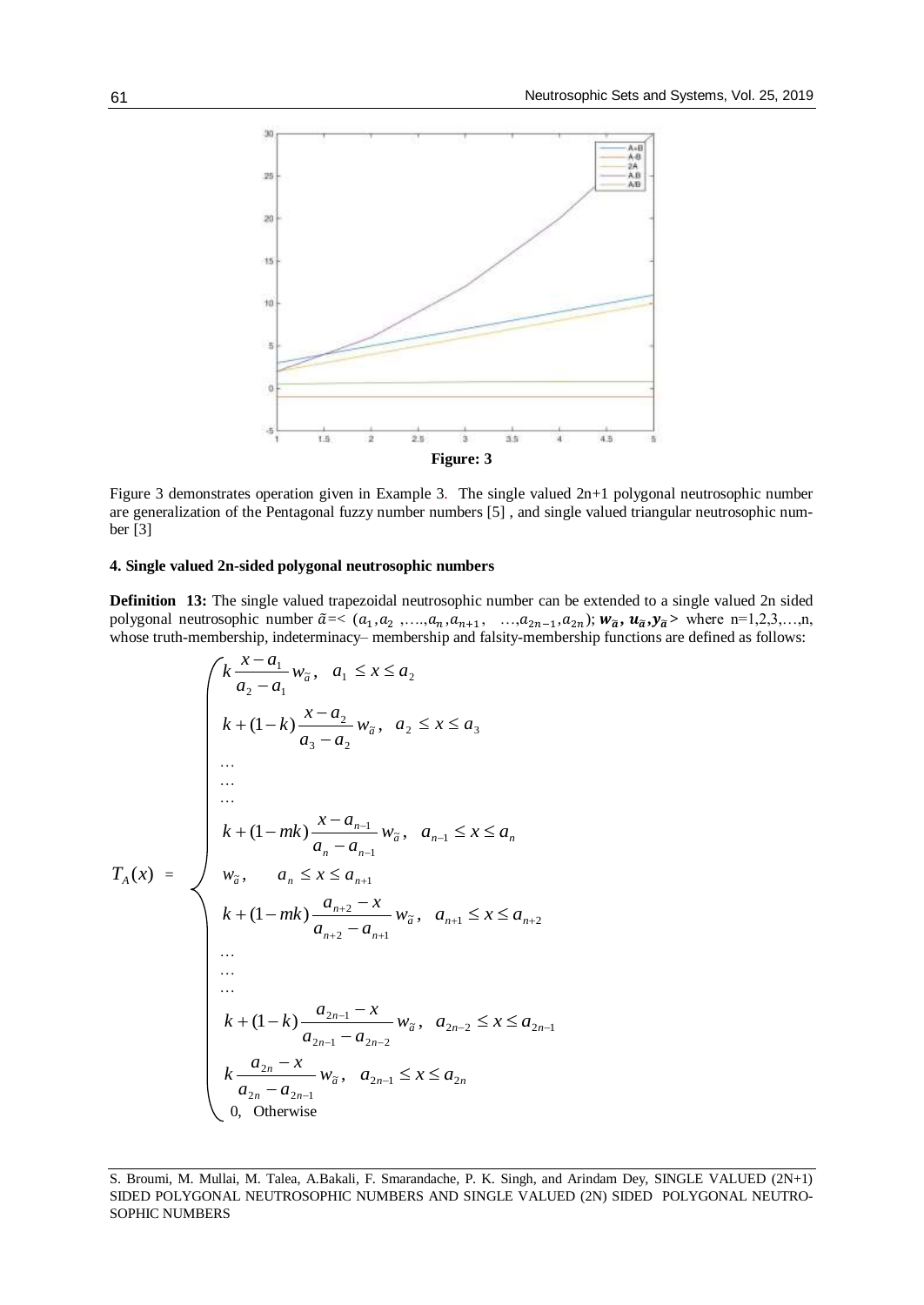$$
k + (1 - mk) \frac{a_2 - x}{a_2 - a_1} u_{\tilde{a}}, \quad a_1 \le x \le a_2
$$
\n
$$
k + (1 - (m - 1)k) \frac{a_3 - x}{a_3 - a_2} u_{\tilde{a}}, \quad a_2 \le x \le a_3
$$
\n...\n...\n
$$
k + (1 - k) \frac{a_{n-1} - x}{a_{n-1} - a_{n-2}} u_{\tilde{a}}, \quad a_{n-2} \le x \le a_{n-1}
$$
\n...\n
$$
k + (1 - k) \frac{a_{n-1} - x}{a_{n-1} - a_{n-2}} u_{\tilde{a}}, \quad a_{n-2} \le x \le a_{n-1}
$$
\n
$$
k \frac{a_n - x}{a_n - a_{n-1}} u_{\tilde{a}}, \quad a_{n-1} \le x \le a_n
$$
\n
$$
l_A(x) = \n\begin{cases}\n\frac{x - a_{n+1}}{a_n - a_{n-1}} u_{\tilde{a}}, & a_{n+1} \le x \le a_{n+2} \\
\frac{x - a_{n+1}}{a_{n+2} - a_{n+1}} u_{\tilde{a}}, & a_{n+2} \le x \le a_{n+3}\n\end{cases}
$$
\n...\n...\n...\n
$$
k + (1 - (m - 1)k) \frac{x - a_{2n-2}}{a_{2n-1} - a_{2n-2}} u_{\tilde{a}}, \quad a_{2n-2} \le x \le a_{2n-1}
$$
\n
$$
k + (1 - mk) \frac{x - a_{2n-1}}{a_{2n} - a_{2n-1}} u_{\tilde{a}}, \quad a_{2n-1} \le x \le a_{2n}
$$
\n1, Otherwise

S. Broumi, M. Mullai, M. Talea, A.Bakali, F. Smarandache, P. K. Singh, and Arindam Dey, SINGLE VALUED (2N+1) SIDED POLYGONAL NEUTROSOPHIC NUMBERS AND SINGLE VALUED (2N) SIDED POLYGONAL NEUTRO-SOPHIC NUMBERS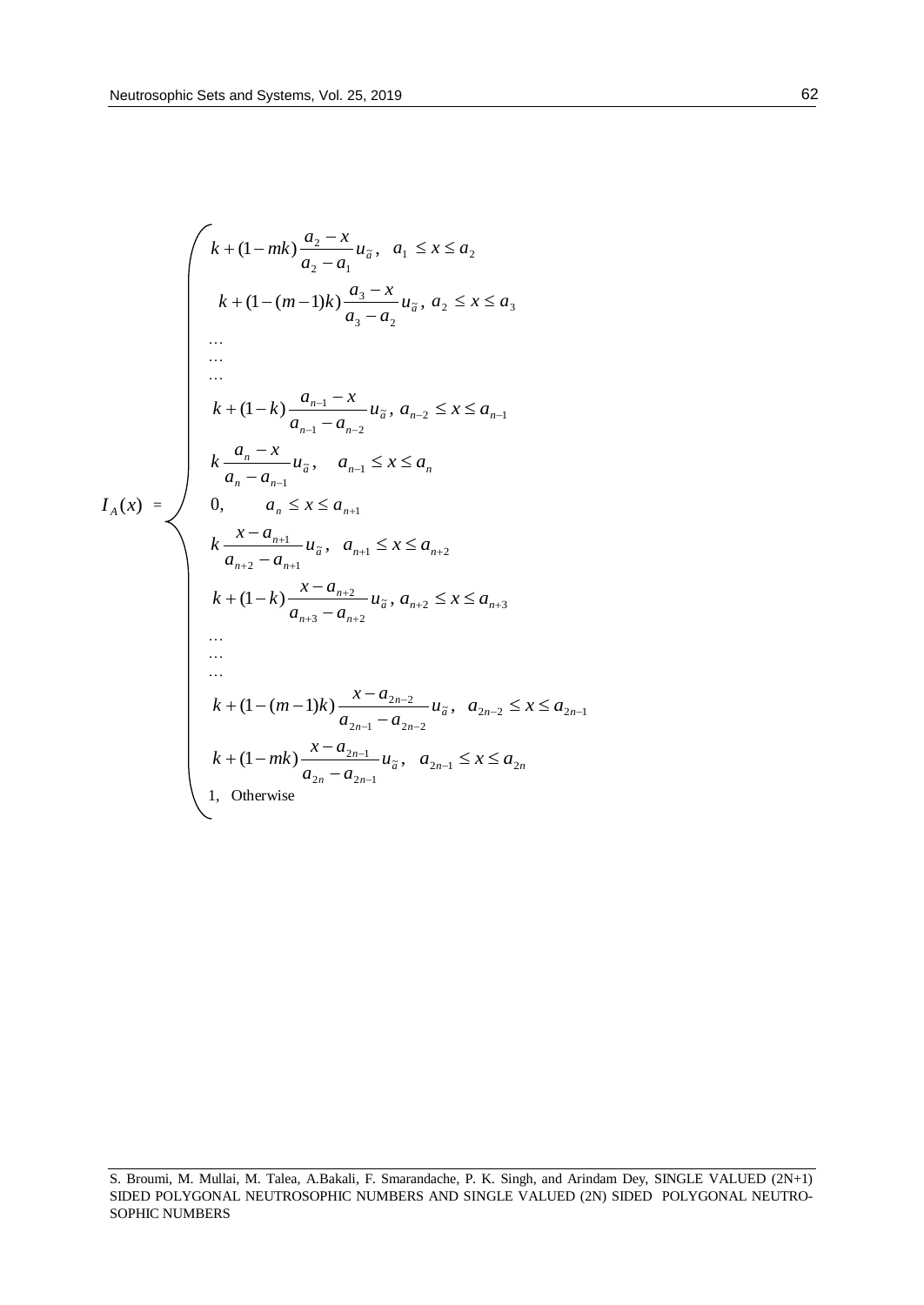$$
k + (1 - mk) \frac{a_2 - x}{a_2 - a_1} y_{\tilde{a}}, \quad a_1 \le x \le a_2
$$
\n
$$
k + (1 - (m - 1)k) \frac{a_3 - x}{a_3 - a_2} y_{\tilde{a}}, \quad a_2 \le x \le a_3
$$
\n...\n...\n...\n
$$
k + (1 - k) \frac{a_{n-1} - x}{a_{n-1} - a_{n-2}} y_{\tilde{a}}, \quad a_{n-2} \le x \le a_{n-1}
$$
\n
$$
k + (1 - k) \frac{a_{n-1} - x}{a_{n-1} - a_{n-2}} y_{\tilde{a}}, \quad a_{n-2} \le x \le a_{n-1}
$$
\n
$$
k \frac{a_n - x}{a_n - a_{n-1}} y_{\tilde{a}}, \quad a_{n+1} \le x \le a_n
$$
\n
$$
k + (1 - k) \frac{x - a_{n+1}}{a_{n+2} - a_{n+1}} y_{\tilde{a}}, \quad a_{n+2} \le x \le a_{n+3}
$$
\n...\n...\n...\n...\n...\n
$$
k + (1 - (m - 1)k) \frac{x - a_{2n-2}}{a_{2n-1} - a_{2n-2}} y_{\tilde{a}}, \quad a_{2n-2} \le x \le a_{2n-1}
$$
\n
$$
k + (1 - (m - 1)k) \frac{x - a_{2n-2}}{a_{2n-1} - a_{2n-2}} y_{\tilde{a}}, \quad a_{2n-1} \le x \le a_{2n}
$$
\n1, Otherwise

where  $\tilde{a}$  may represent an ill–known quantity of range, which is gradually approximately equal to the interval  $[a_n, a_{n+1}].$ 

We mean that  $(a_2, a_{2n-1})$  approximates  $[a_n, a_{n+1}]$ ,

 $(a, a_{2n-2})$  approximates  $[a_n, a_{n+1}]$  a little better than  $(a_2, a_{2n-1})$ , …………………… $(a_n, a_{n+1})$  approximates  $[a_n, a_{n+1}]$  a little better than all previous intervals.

#### **Remark**

If  $0 \leq w_{\tilde{a}}$ ,  $u_{\tilde{a}}$ ,  $y_{\tilde{a}} \leq 1$ ,  $0 \leq w_{\tilde{a}} + u_{\tilde{a}} + y_{\tilde{a}} \leq 1$ ,  $y_{\tilde{a}} = 0$  and the single valued 2n -sided polygonal neutrosophic number reduced to the case of single valued 2n-sided polygonal fuzzy number.

#### *4.1 Single valued 2n-sided polygonal neutrosophic number*

Following are the three operations that can be performed on single valued 2n-sided polygonal neutrosophic numbers suppose  $A_{PNN} = \langle (a_1, a_2, ..., a_n, a_{n+1}, ..., a_{2n-1}, a_{2n}); w_{\tilde{a}}, u_{\tilde{a}}, v_{\tilde{a}} \rangle$  and  $B_{PNN} = \langle (b_1, b_2, ..., b_n, b_{n+1}, ..., b_n, b_n, a_{n+1}, ..., a_{2n-1}, a_{2n}) \rangle$ …,2−1 ,2)**;**̃**,** ̃**,**̃**>**are two**2n-sided polygonal neutrosophic number.**

(i) Addition: 
$$
A_{PNN}+B_{PNN}=(a_1+b_1,a_2+b_2,...,a_n+b_n,a_{n+1}+b_{n+1},...,a_{2n-1}+b_{2n-1},a_{2n}+b_{2n})
$$
;  
 $W_{\tilde{a}}+W_{\tilde{b}}\cdot W_{\tilde{a}}\cdot W_{\tilde{b}}$ ,  $U_{\tilde{b}}\cdot U_{\tilde{b}}\cdot V_{\tilde{a}}\cdot Y_{\tilde{b}}>$ 

- (ii) **Subtraction:**  $A_{PNN}$ **-** $B_{PNN}$ **=<** $(a_1 b_{2n}, a_2 b_{2n-1},..., a_n b_n, a_{n+1} b_{n-1},..., a_{2n-1} b_2, a_{2n} b_1, a_{2n-1} b_1, a_{2n-1} b_2, a_2 b_2, a_1 b_2, a_2 b_2$  $\langle b_1 \rangle$ ; $W_{\widetilde{a}} + W_{\widetilde{b}} - W_{\widetilde{a}} \cdot W_{\widetilde{b}} \cdot W_{\widetilde{b}}$ ,  $u_{\widetilde{b}} \cdot u_{\widetilde{b}}$ , $y_{\widetilde{a}} \cdot y_{\widetilde{b}}$
- (iii) **Multiplication:** $A_{PNN} * B_{PNN} = \langle (a_1 \cdot b_1, a_2 \cdot b_2, \ldots, a_n \cdot b_n, a_{n+1} \cdot b_{n+1}, \ldots, a_{2n-1} \cdot b_{2n-1}, a_{2n} \cdot b_{2n-1} \rangle$  $\langle b_{2n}\rangle$ ; $w_{\tilde{a}} \cdot w_{\tilde{b}}$ , $u_{\tilde{a}} + u_{\tilde{b}} \cdot u_{\tilde{a}} \cdot u_{\tilde{b}}$ , $y_{\tilde{a}} + y_{\tilde{b}} - y_{\tilde{a}} \cdot y_{\tilde{b}}\rangle$

**Remark**

**If**  $w_{\tilde{a}} = 1$  ,  $u_{\tilde{a}} = 0$   $y_{\tilde{a}} = 0$  then **single valued 2n**sided polygonal neutrosophic number  $A_{PNN} = \langle (a_1, a_2), (a_1, a_2), (a_2, a_3), (a_2, a_4), (a_3, a_4), (a_4, a_5), (a_4, a_6), (a_5, a_7), (a_6, a_7), (a_7, a_8), (a_8, a_9), (a_9,$ ,...,, $a_n$ ,, $a_{n+1}$ , ...,, $a_{2n-1}$ ,, $a_{2n}$ ); $w_{\tilde{a}}$ ,  $u_{\tilde{a}}$ , $y_{\tilde{a}}$ > reduced to the case of single valued 2n- sided polygonal fuzzy **number***A***<sub>PFN</sub>**= $\lt$ ( $a_1, a_2, \ldots, a_n, a_{n+1}, \ldots, a_{2n-1}, a_{2n}$ ) for n=1,2,3,...,n.

S. Broumi, M. Mullai, M. Talea, A.Bakali, F. Smarandache, P. K. Singh, and Arindam Dey, SINGLE VALUED (2N+1) SIDED POLYGONAL NEUTROSOPHIC NUMBERS AND SINGLE VALUED (2N) SIDED POLYGONAL NEUTRO-SOPHIC NUMBERS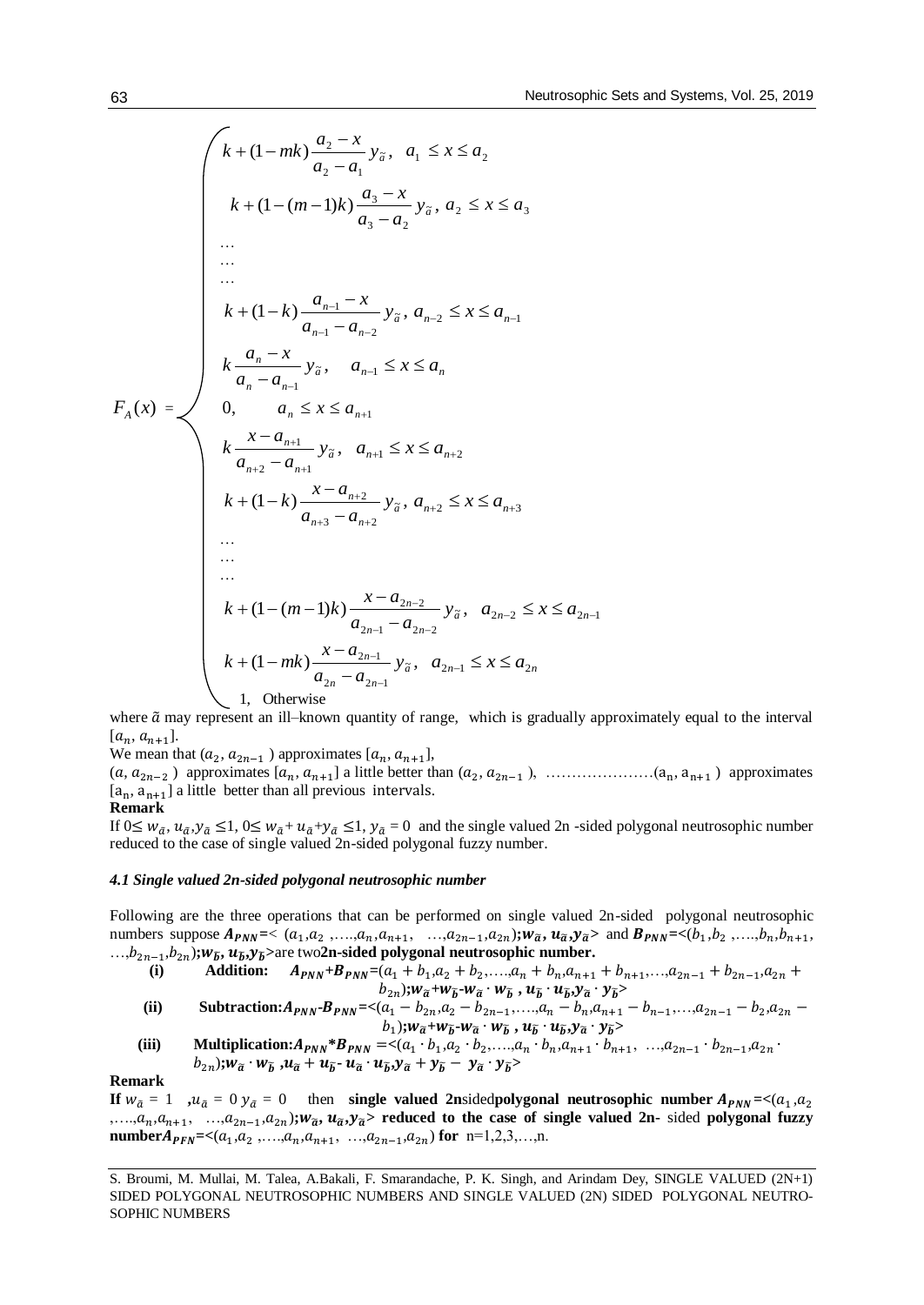#### **Remark**

If  $0 \leq w_{\tilde{a}}$ ,  $u_{\tilde{a}}$ ,  $y_{\tilde{a}} \leq 1$ ,  $0 \leq w_{\tilde{a}} + u_{\tilde{a}} + y_{\tilde{a}} \leq 3$ , and n=2, the single valued 2n-sided polygonal neutrosophic number reduced to the case of single valued trapezoidal neutrosophic number  $A_{PNN}$ =<  $(a_1, a_2, a_3, a_4);$  $w_{\tilde{a}}, u_{\tilde{a}}, y_{\tilde{a}}$ >[x].

**Example 4: if**  $w_{\tilde{a}} = 1$ ,  $u_{\tilde{a}} = 0$   $y_{\tilde{a}} = 0$  and n= 3 then we have an Hexagonal fuzzy number [7-8]: Let A= $(1, 2, 3, 5, 6)$  and B= $(2, 4, 6, 8, 10, 12)$  be two Hexagonal fuzzy numbers then  $A + B = (3, 6, 9, 13, 16, 19)$ 



Figure 4 demonstrates operation given in Example 4.

The single valued 2n-sided polygonal neutrosophic number are generalization of the hexagonal fuzzy numbers [8] ,intuitionistic trapezoidal fuzzy numbers[x] and single valued trapezoidal neutrosophic number [3] with its application [12-23] for multi-decision process [24-26].

### **5. Conclusion:**

This paper introduces single valued  $(2n \text{ and } 2n+1)$  sided polygonal neutrosophic numbers its addition, subtraction, multiplication as well as polygonal neutrosophic matrix with an illustrative example. In near future our focus will be on applications of single-valued 2n sided polygonal neutrosophic numbers and its other mathematical algebra.

#### **Acknowledgement:**

Authors thank the reviewer for their useful comments and suggestions.

#### **References**

[1]. Atanassov K.T.: Intuitionistic Fuzzy Sets, Fuzzy sets and systems, vol.20 (1), 1986, pp: 87-96.

[2]. Dubois.D and Prade.H:Operations on fuzzy numbers, International Journal of Systems Science, vol.9, no.6., 1978, pp.613-626.

[3]. Irfan Deli, Yusuf Subas: Single valued neutrosophic numbers and their applications to multicriteria decision making problem.

[4]. G.Menaka: Ranking of Octagonal Intuitionistic Fuzzy Numbers, IOSR journal of Mathematics, e-ISSN: 2278- 5728, P.ISSN:2319-765X. Vol.13.Issue 3 Ver.II(May-June 2017), pp. P.63-71.

[5]. T. Pathinathan, K. Ponnivalavan: Pentagonal fuzzy number, International Journal of computing Algorithm, Vol 3, 2014, pp. 103-1005.

[6]. K. Ponnivalavan, T. Pathinathan: Intuitionistic Pentagonal fuzzy number, ARPN Journal of Engineering and Applied Sciences, vol. 10, no 12, 2015, .

[7]. P. Rajarajeswari, A. SahayaSudha, R. Karhika: A New operation on Hexagonal Fuzzy Number,International Journal of fuzzy Logic Systems(IJFLS), vol 3, no 3, 2013, pp. 15-23.

[ 8]. P. Rajarajeswari, A. Sahaya Sudha : Ranking of Hexagonal Fuzzy Numbers for Solving Multi-Objective Fuzzy Linear Programming Problem, International Journal of Computer Applications, vol 84, no 8, 2013, pp. 0975-8887.

[9]. F. Smarandache: Neutrosophic set, a generalization of the intuitionistic fuzzy sets. Int J Pure Appl Math vol. 24, 2005, pp. 287–297

[10]. L. A. Zadeh: Fuzzy Sets. Information and Control vol. 8, 1965, pp. 338-353.

S. Broumi, M. Mullai, M. Talea, A.Bakali, F. Smarandache, P. K. Singh, and Arindam Dey, SINGLE VALUED (2N+1) SIDED POLYGONAL NEUTROSOPHIC NUMBERS AND SINGLE VALUED (2N) SIDED POLYGONAL NEUTRO-SOPHIC NUMBERS